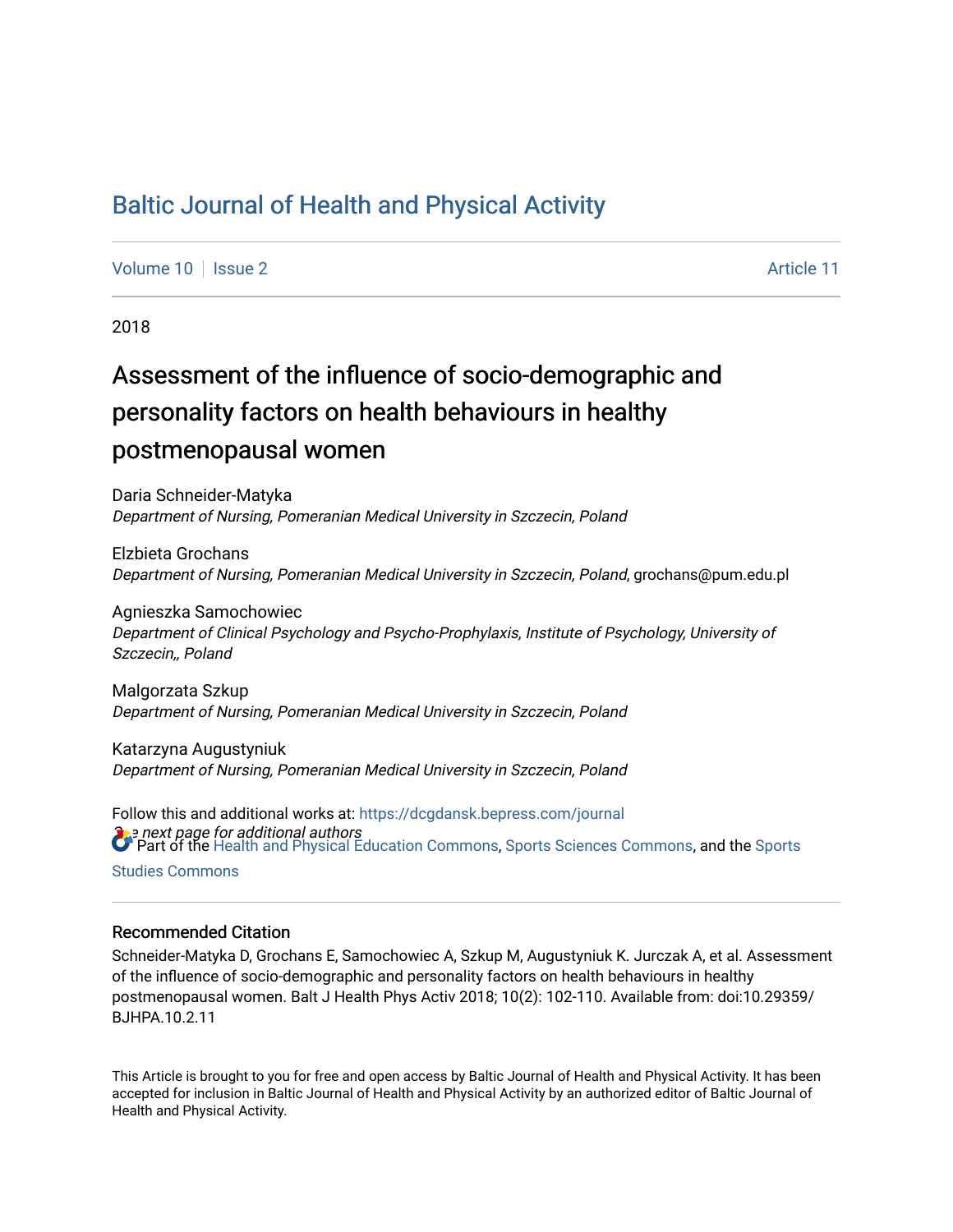## Assessment of the influence of socio-demographic and personality factors on health behaviours in healthy postmenopausal women

#### Authors

Daria Schneider-Matyka, Elzbieta Grochans, Agnieszka Samochowiec, Malgorzata Szkup, Katarzyna Augustyniuk, Anna Jurczak, and Malgorzata Sterczak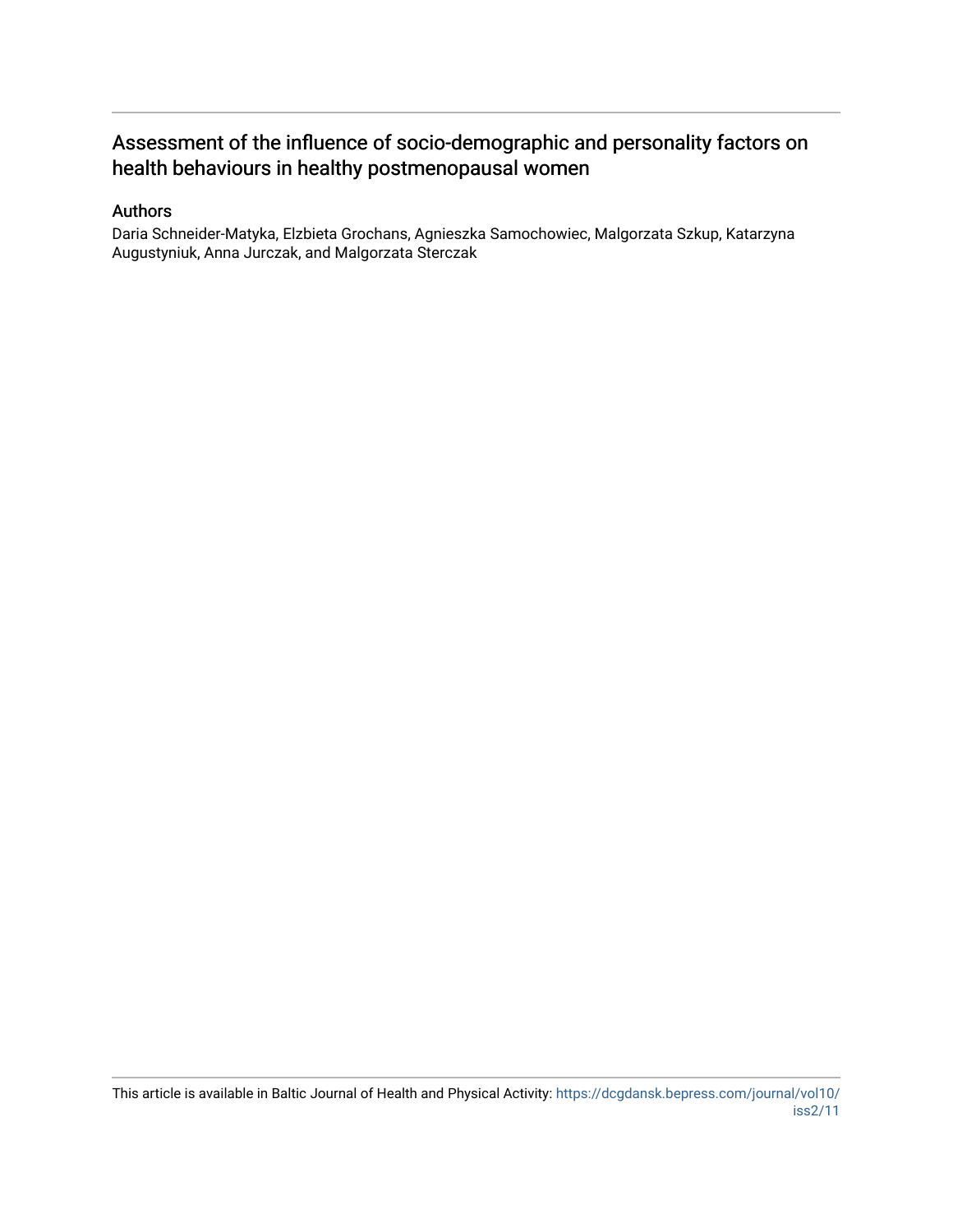**ORIGINAL** 

# **Assessment of the influence of socio-demographic and personality factors on health behaviours in healthy postmenopausal women**

**Daria Schneider-Matyka1 ADE, Elżbieta Grochans1 ADE, Agnieszka Samochowiec2 AD, Małgorzata Szkup1 CF, Katarzyna Augustyniuk1 BF, Anna Jurczak3 BF, Małgorzata Starczewska1 BF**

**Authors' Contribution:**

**A** Study Design **B** Data Collection

**C** Statistical Analysis

- **D** Data Interpretation
- **E** Manuscript Preparation

**F** Literature Search

**G** Funds Collection

- 1 Department of Nursing, Pomeranian Medical University in Szczecin, Poland
- 2 Department of Clinical Psychology and Psycho-Prophylaxis, Institute of Psychology, University of Szczecin,, Poland
- 3 Department of Clinical Nursing, Pomeranian Medical University in Szczecin, Poland

| abstract                     |                                                                                                                                                                                                                                                                                                                                                                                                                                                                                                                                                                                                                                                                                                                                                                                                                                                                           |
|------------------------------|---------------------------------------------------------------------------------------------------------------------------------------------------------------------------------------------------------------------------------------------------------------------------------------------------------------------------------------------------------------------------------------------------------------------------------------------------------------------------------------------------------------------------------------------------------------------------------------------------------------------------------------------------------------------------------------------------------------------------------------------------------------------------------------------------------------------------------------------------------------------------|
| <b>Background:</b>           | Lifestyle and health behaviours are determined by the level of knowledge, beliefs, existing dysfunctions,<br>and interpersonal relationships, as well as personality factors. The aim of this study was to assess<br>health behaviours undertaken by postmenopausal women, and to analyze how they are influenced by<br>personality factors.                                                                                                                                                                                                                                                                                                                                                                                                                                                                                                                              |
| <b>Material/Methods:</b>     | The study included 196 postmenopausal women at the mean age of $56.80 \pm 4.08$ . The Health Behaviour<br>Inventory and a personality questionnaire (NEO-FFI) were used.                                                                                                                                                                                                                                                                                                                                                                                                                                                                                                                                                                                                                                                                                                  |
| <b>Results:</b>              | In the study, women living in cities of over 100.000 residents scored higher than those living in smaller<br>towns ( $p < 0.05$ ). The level of neuroticism negatively correlated with overall health behaviours, health<br>practices, and a positive mental attitude ( $p < 0.05$ ). The level of conscientiousness negatively correlated<br>with health behaviours, a positive mental attitude, and preventive behaviours ( $p < 0.05$ ). Positive<br>correlations were observed between the level of extraversion and overall health behaviours, preventive<br>behaviours, normal eating habits, health practices, and a positive mental attitude ( $p < 0.05$ ).                                                                                                                                                                                                      |
| <b>Conclusions:</b>          | 1. Raising the awareness through educational programmes implemented as part of care provided by<br>primary care centres (especially in smaller towns and rural areas) could improve the level of healthful<br>behaviours undertaken by postmenopausal women.                                                                                                                                                                                                                                                                                                                                                                                                                                                                                                                                                                                                              |
|                              | 2. Health behaviours are also greatly dependent on personality traits, which are biologically determined<br>and relatively stable.                                                                                                                                                                                                                                                                                                                                                                                                                                                                                                                                                                                                                                                                                                                                        |
| Key words:                   | health behaviours, personality, menopause.                                                                                                                                                                                                                                                                                                                                                                                                                                                                                                                                                                                                                                                                                                                                                                                                                                |
| article details              |                                                                                                                                                                                                                                                                                                                                                                                                                                                                                                                                                                                                                                                                                                                                                                                                                                                                           |
|                              | Article statistics: Word count: 2,484; Tables: 4; Figures: 0; References: 27                                                                                                                                                                                                                                                                                                                                                                                                                                                                                                                                                                                                                                                                                                                                                                                              |
|                              | Received: January 2017; Accepted: May 2018; Published: June 2018                                                                                                                                                                                                                                                                                                                                                                                                                                                                                                                                                                                                                                                                                                                                                                                                          |
|                              | Full-text PDF: http://www.balticsportscience.com                                                                                                                                                                                                                                                                                                                                                                                                                                                                                                                                                                                                                                                                                                                                                                                                                          |
|                              | <b>Copyright</b> © Gdansk University of Physical Education and Sport, Poland                                                                                                                                                                                                                                                                                                                                                                                                                                                                                                                                                                                                                                                                                                                                                                                              |
|                              | Indexation: Celdes, Clarivate Analytics Emerging Sources Citation Index (ESCI), CNKI Scholar (China National Knowledge<br>Infrastructure), CNPIEC, De Gruyter - IBR (International Bibliography of Reviews of Scholarly Literature in<br>the Humanities and Social Sciences), De Gruyter - IBZ (International Bibliography of Periodical Literature in<br>the Humanities and Social Sciences), DOAJ, EBSCO - Central & Eastern European Academic Source, EBSCO -<br>SPORTDiscus, EBSCO Discovery Service, Google Scholar, Index Copernicus, J-Gate, Naviga (Softweco, Primo<br>Central (ExLibris), ProQuest - Family Health, ProQuest - Health & Medical Complete, ProQuest - Illustrata: Health<br>Sciences, ProQuest - Nursing & Allied Health Source, Summon (Serials Solutions/ProQuest, TDOne (TDNet),<br>Ulrich's Periodicals Directory/ulrichsweb, WorldCat (OCLC) |
| <b>Funding:</b>              | This research received no specific grant from any funding agency in the public, commercial, or not-for-profit                                                                                                                                                                                                                                                                                                                                                                                                                                                                                                                                                                                                                                                                                                                                                             |
|                              | sectors.                                                                                                                                                                                                                                                                                                                                                                                                                                                                                                                                                                                                                                                                                                                                                                                                                                                                  |
|                              | <b>Conflict of interests:</b> Authors have declared that no competing interest exists.                                                                                                                                                                                                                                                                                                                                                                                                                                                                                                                                                                                                                                                                                                                                                                                    |
| <b>Corresponding author:</b> | Prof. nadzw. dr hab. n. o zdr. Elżbieta Grochans, Zakład Pielęgniarstwa PUM, ul. Żołnierska 48, 71-210 Szczecin;<br>phone no: 91 48-00-910; e-mail: grochans@pum.edu.pl                                                                                                                                                                                                                                                                                                                                                                                                                                                                                                                                                                                                                                                                                                   |
|                              | Open Access License: This is an open access article distributed under the terms of the Creative Commons Attribution-Non-commercial<br>4.0 International (http://creativecommons.org/licenses/by-nc/4.0/), which permits use, distribution, and<br>reproduction in any medium, provided the original work is properly cited, the use is non-commercial and is<br>otherwise in compliance with the license.                                                                                                                                                                                                                                                                                                                                                                                                                                                                 |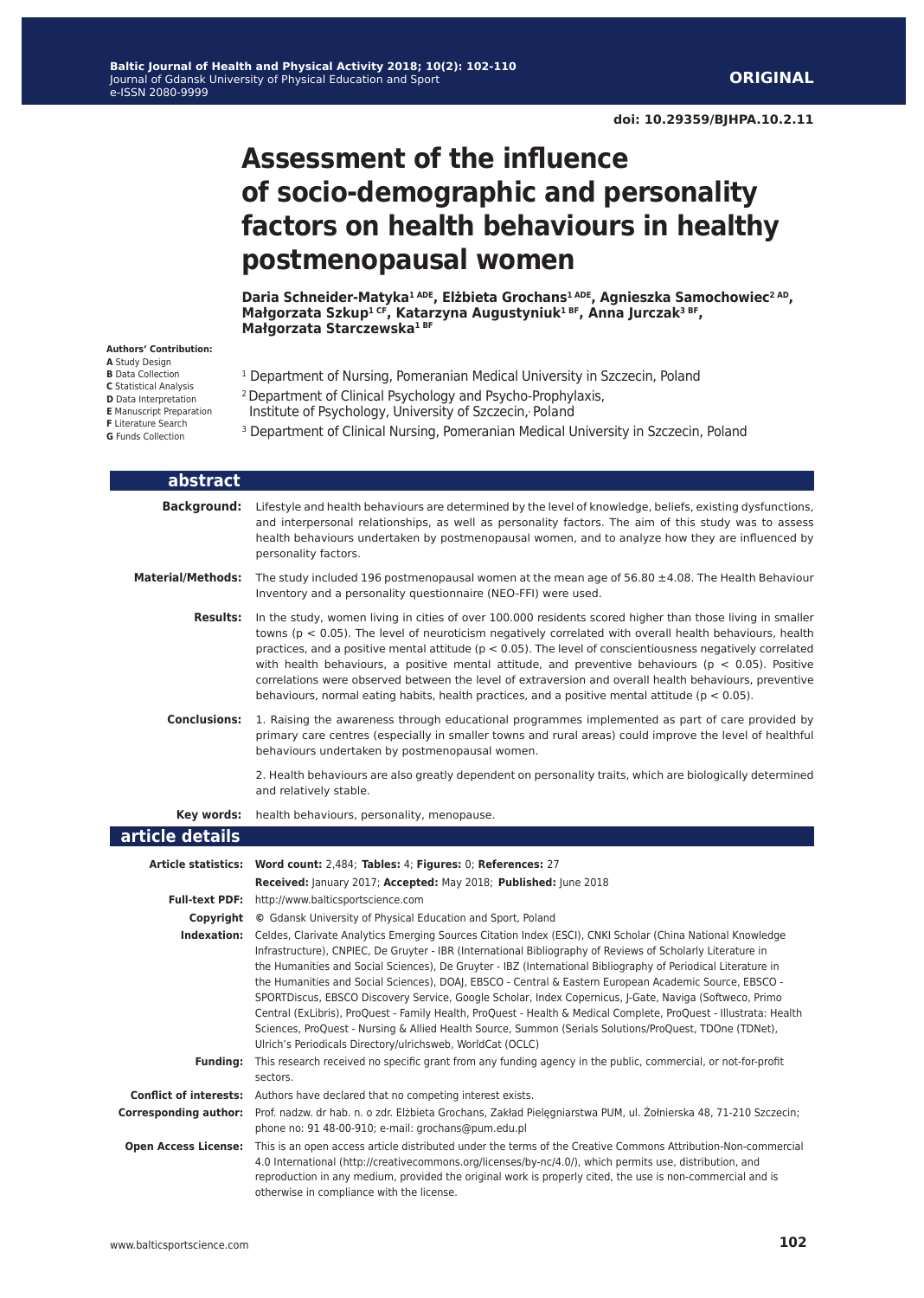### **introduction**

Postmenopausal women experience somatic and psychological symptoms, whereas hormonal changes affect their looks and functioning. Perimenopausal symptoms, associated with oestrogen deficiency, can be divided into short-lived symptoms (menstrual disorders leading to a complete cessation of menstruation, vasomotor disorders, urogenital dysfunctions) and long-term symptoms. The latter include diseases related to a loss of the ovarian endocrine function, such as cardiovascular disease ― caused by decreased estradiol secretion resulting from physiological or postoperative menopause, and metabolic changes ― defined as the postmenopausal metabolic syndrome and raising the risk of coronary thrombosis, stroke, and vascular atherosclerosis-related diseases. Oestrogen deficiency leads to lipid metabolism disorders as well as to the emergence or exacerbation of type 2 diabetes. Also mental disorders are regarded as typical of the perimenopausal period. Another symptom is postmenopausal osteoporosis, as a decrease in bone-mass is inherent to the process of aging [1].

We observe increased body weight and changes in the shape of the body manifested by an increased waist size, which may result in a lack of motivation to take counteractions to reduce the accumulated adipose tissue. Excessive weight gain, abdominal obesity along with insulin resistance, dyslipidaemia, and arterial hypertension constitute a syndrome that is known as the poly-metabolic syndrome. This syndrome is an important clinical problem due to the risk of diabetes, cancer and cardiovascular diseases, which are the cause of 50% of deaths of perimenopausal women [2, 3, 4]. Health behaviours related to eating habits of menopausal women affect the BMI (Body Mass Index) and the WHR (waist/Hip Ratio). Bad eating habits of women over 40 years of age have been observed both in Poland, Spain and Brazil [4, 5, 6]. A real cause of obesity is a positive energy balance, insufficient physical activity, alcohol consumption, and the use of antidepressants. Nevertheless, many women think that obesity is mainly caused by MHT, and for that reason they give up the therapy [3].

Health behaviours are an element of lifestyle [7] and are defined as any type of behaviours in the field of health which, in the light of contemporary medical knowledge, trigger positive or negative health effects in people who implement them. There are two major categories of health behaviours: promoting health and harmful to health [8]. Lifestyle is associated with nutrition, physical activity and leisure, whereas it is the result of knowledge, beliefs, interpersonal relationships, existing dysfunctions and disorders, and personality-related conditions. Throughout life, and hence also during the period of menopause, these factors influence the overall functioning of man, including health-related behaviours [4].

Personality is determined by patterns of behaviour or differences between individuals concerning consolidated ways of responding to the changing internal and external environment that are characteristic of an individual. They consist of all the basic psychological characteristics, i.e. psychomotor drive, intellect, emotions, and the will [9, 10]. McCrae and Costa created the concept of the "Big Five" personality traits, which assumes that personality traits in adulthood are stable and unchanging. They identified five dimensions of personality: neuroticism, extraversion, openness to experience, agreeableness, and conscientiousness [11].

The aim of this study was to assess health behaviours undertaken by postmenopausal women and to analyse how they are influenced by personality factors.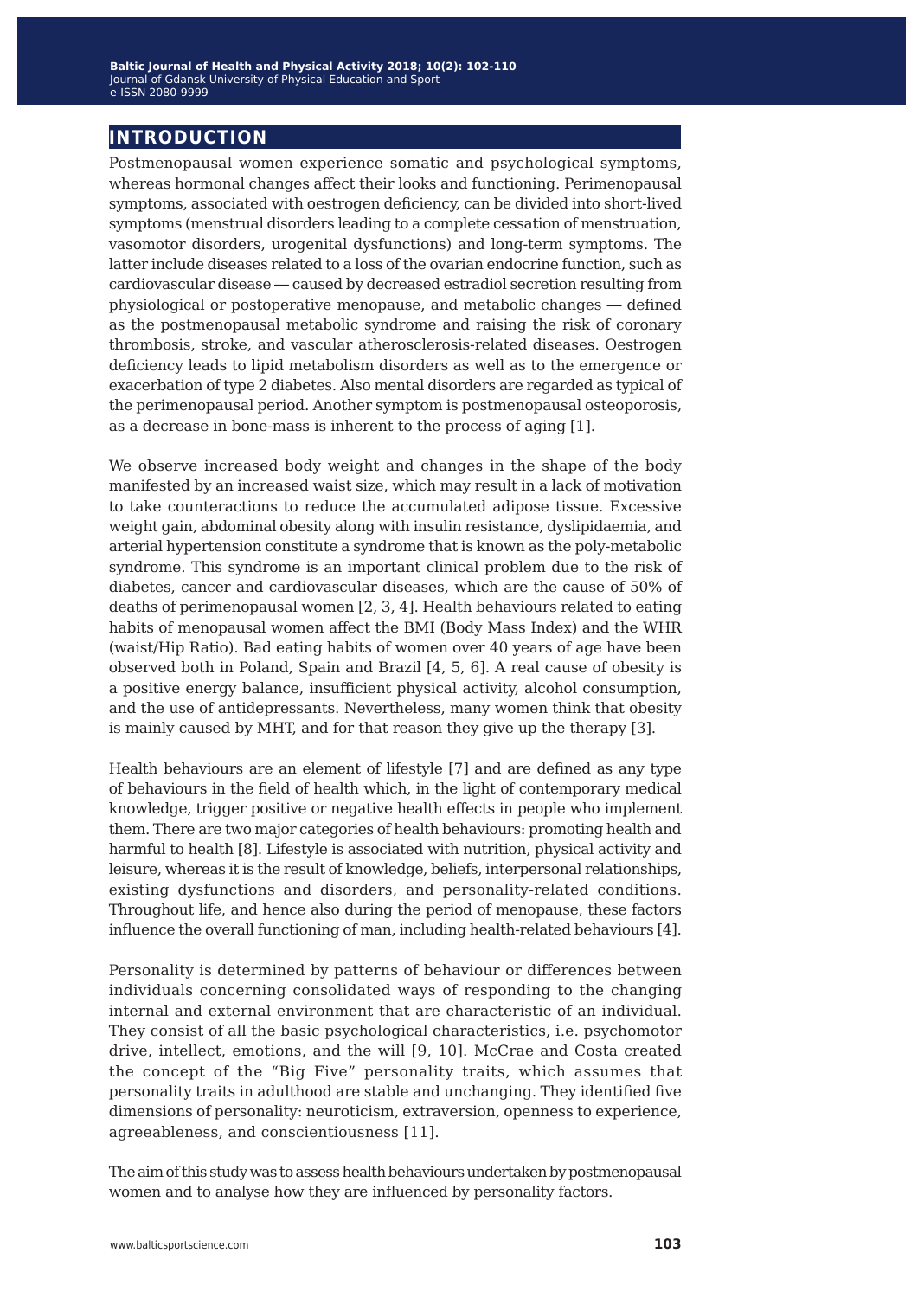### **material and methods**

The study included 196 healthy postmenopausal women. Information about the study and invitation to take part in it had been sent to gynaecologists, primary care outpatient clinics, and outpatient clinics for women in the West-Pomeranian Province. The women qualified for the study were at least one year after menopause, and reported normal cervical smear, mammography and blood pressure results. Based on the medical history taken from each participant, we established that the women were free from endocrine, cancerous and mental diseases. Additionally, before entering the study the respondents completed the PRIME-MD questionnaire in order to exclude mental diseases in the study group. The mean age of the women was  $56.80 \pm 4.08$ . The youngest respondent was 42 years old; the oldest was 63 years.  $47.7\%$  (n = 94) of the studied women had secondary education,  $36.4\%$  (n = 71) had higher education, and 15.9%  $(n = 31)$  had primary and vocational education.

The majority of the respondents (61.7%;  $n = 121$ ) were from cities of more than 100,000 residents; 20.6% (n = 40) were from cities of  $10,000-100,000$ residents, and 12.2% (n = 24) lived in cities of less than 10,000 residents and rural areas.  $69.2\%$  (n = 136) were married, 53.3% (n = 105) were professionally active,  $31.3\%$  (n = 61) were retired (Table 1).

| Sociodemographic data      | n            | $\frac{0}{0}$ |  |  |  |  |  |
|----------------------------|--------------|---------------|--|--|--|--|--|
| Education                  |              |               |  |  |  |  |  |
| Primary                    | 6            | 3.3           |  |  |  |  |  |
| Vocational                 | 25           | 12.6          |  |  |  |  |  |
| Secondary                  | 94           | 47.7          |  |  |  |  |  |
| Third-level                | 71           | 36.4          |  |  |  |  |  |
| Total                      | 196          | 100.00        |  |  |  |  |  |
| Place of residence         |              |               |  |  |  |  |  |
| Village                    | 18           | 9.4           |  |  |  |  |  |
| $City < 10000$ dwellers    | 6            | 2.8           |  |  |  |  |  |
| City 10 - 100 000 dwellers | 40           | 20.6          |  |  |  |  |  |
| City >100 000 dwellers     | 121          | 61.7          |  |  |  |  |  |
| No data                    | 11           | 5.5           |  |  |  |  |  |
| Total                      | 196          | 100.00        |  |  |  |  |  |
| Marital status             |              |               |  |  |  |  |  |
| Single                     | 11           | 5.6           |  |  |  |  |  |
| Married                    | 136          | 69.2          |  |  |  |  |  |
| Widow                      | 11           | 5.6           |  |  |  |  |  |
| Divorced                   | 38           | 19.6          |  |  |  |  |  |
| Total                      | 196          | 100.00        |  |  |  |  |  |
| Professional activity      |              |               |  |  |  |  |  |
| Employed                   | 105          | 53.3          |  |  |  |  |  |
| Unemployed                 | 21           | 10.7          |  |  |  |  |  |
| Old-age pensioner          | 61           | 31.3          |  |  |  |  |  |
| Pensioner                  | 8            | 4.2           |  |  |  |  |  |
| No data                    | $\mathbf{1}$ | 0.5           |  |  |  |  |  |
| Total                      | 196          | 100.00        |  |  |  |  |  |

Table 1. Structure of the study sample with regard to sociodemographic data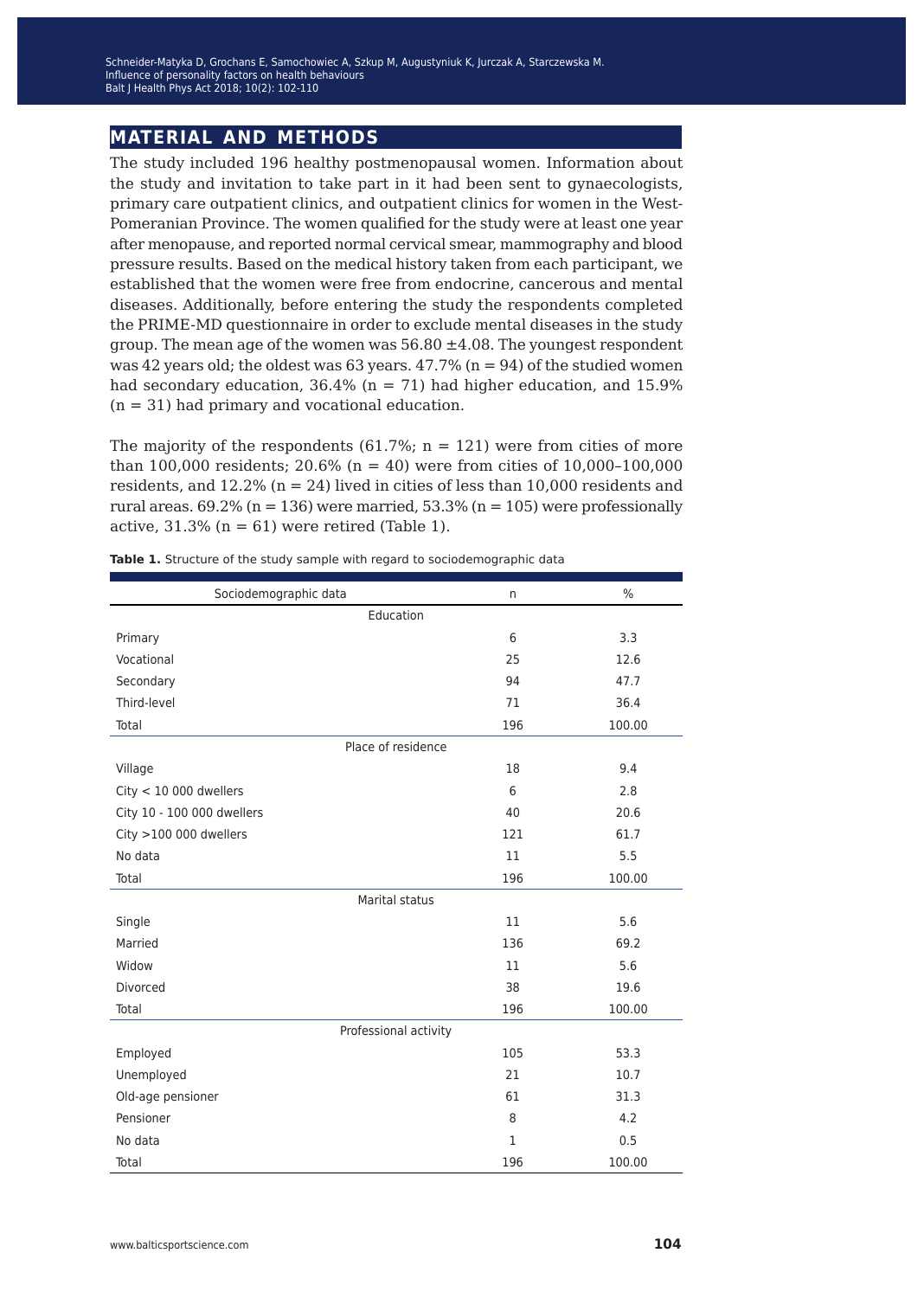This survey-based study was performed using standardized research instruments. The Health Behaviour Inventory (IZZ – Inwentarz Zachowań Zdrowotnych) by Zygfryd Juczyński, containing 24 statements describing health-related behaviours, was used. It allows determining the general severity of behaviours that are favourable for health and the severity of four categories of health behaviours, i.e. proper eating habits, preventive behaviours, applied health practices, and a positive mental attitude. Taking into account the last year, the studied women determined the frequency of activities provided in the Health Behaviour Inventory according to a five-point scale (1 – almost never, 2 – rarely, 3 – from time to time, 4 – often, 5 – almost always). Raw results were transformed into standardized sten norms: sten 1-4 – low score, sten 5-6 – average score, sten 7-10 – high score [12]. A standardized questionnaire used to assess personality traits: NEO-FFI (Neo-Five Factory Inventory) was also applied. It allows obtaining information about five basic dimensions of personality: neuroticism, extraversion, openness to experience, agreeableness, and conscientiousness. The results of every NEO-FFI scale are calculated by adding up the obtained points according to the key, and then converting the results to standardized sten scores. Depending on the number of stens, which prove that each characteristic is becoming stronger, the respondent gets a high score (7 up to 10), an average score (4 up to 6) or a low score (1 up to 3) for each of the 5 scales.

Statistical analysis was performed using the selected modules of Statistica 7.1 PL software bundles. The normality of distribution was assessed using the Shapiro-Wilk test. Statistical significance was set at a  $p < 0.05$  and  $\alpha = 95$ %. The Student's t-test was applied to test the differences between two groups of women in terms of a given quantitative trait. Spearman's rank correlation coefficient was used to assess the correlation between two qualitative variables.

The research was approved by the Bioethics Committee of the Pomeranian Medical University in Szczecin No. KB- 0012/155/13 as of 18th November 2013.

#### **results**

The conducted analysis of health behaviours in postmenopausal women showed that most of the respondents scored average in terms of the severity of health behaviours – 41.3%, 37.5% scored high, and low – 21.2%. The result of the overall severity of health behaviours by the IZZ questionnaire was 86.5 with a deviation of 12.6, and was interpreted as an average score, around the 6th sten. After making the analysis, a low degree of severity of health behaviours in the studied group for each category of health behaviours was observed. Shapiro-Wilk's test was used to confirm the normality of the distribution  $(p > 0.05)$  (Table 2).

**Table 2.** Descriptive statistics – health behaviours of the studied women according to the Health Behaviour Inventory (IZZ)

| Health Behaviour Inventory (IZZ) | $\overline{x}$<br>$\pm$ SD |
|----------------------------------|----------------------------|
| Proper eating habits             | $3.6 \pm 0.7$              |
| Preventive behaviours            | $3.6 \pm 0.7$              |
| Health practices                 | $3.5 \pm 0.6$              |
| Positive mental attitude         | $3.7 \pm 0.7$              |
| IZZ                              | $86.5 \pm 12.6$            |

*x - mean; SD - standard deviation; IZZ - Polish questionnaire Health Behaviour Inventory*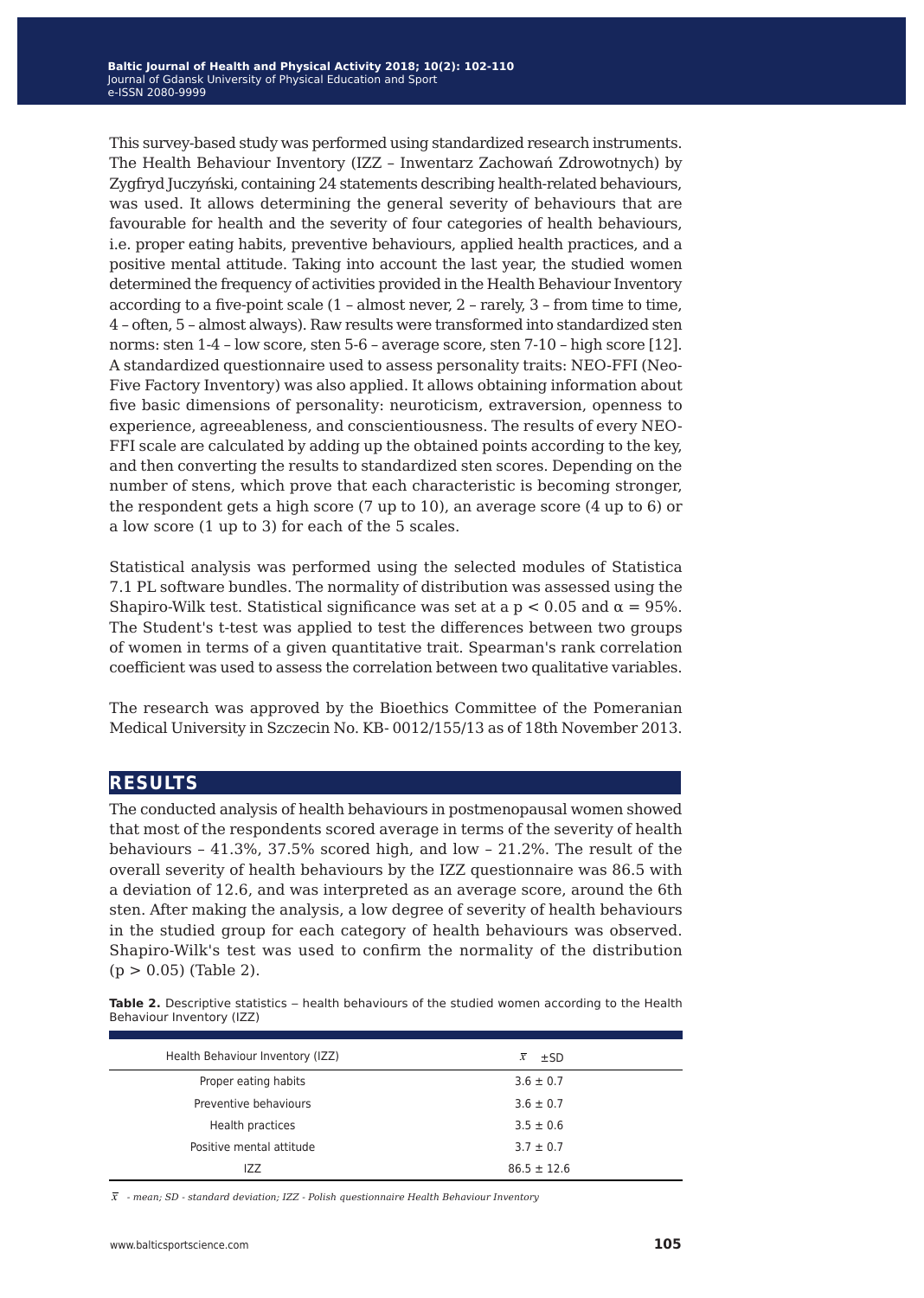An analysis of the respondents' personality traits by the NEO-FFI questionnaire was made, and less than 40% of women scored low and average values of neuroticism, 22.1% – scored high. The values of extraversion, agreeableness and conscientiousness were average in approximately half of the respondents, and at a high level in approximately 40% of the respondents. The values of openness to experience were average in 41.5% of the respondents, and high in 46.9%.

The analysis of the research material showed a statistically significant difference following proper eating habits with regard to the women's place of residence  $(p < 0.05)$ . There were no statistically significant differences in other IZZ categories ( $p > 0.05$ ). Women residing in cities with more than 100,000 residents scored higher than respondents living in towns up to 100,000 residents. Shapiro-Wilk's test was used to confirm the normality of the distribution  $(p > 0.05)$ (Table 3). No statistically significant relationship between particular categories of health behaviour and age, marital status, professional activity, and these of MTH in the studied women was observed  $(p > 0.05)$ .

| Categories               |    | Place of residence $-$ up to<br>100 000 residents |     | Place of residence – more<br>than 100 000 residents |         | р      |
|--------------------------|----|---------------------------------------------------|-----|-----------------------------------------------------|---------|--------|
|                          | n  | $\bar{x}$<br>$\pm$ SD                             | n   | $\overline{x}$<br>±SD                               |         |        |
| Overall IZZ              | 68 | $83.38 \pm 13.05$                                 | 128 | $87.18 \pm 14.17$                                   | $-1.84$ | > 0.05 |
| Positive mental attitude | 68 | $3.61 \pm 0.67$                                   | 128 | $3.78 \pm 0.64$                                     | $-1.74$ | > 0.05 |
| Preventive behaviours    | 68 | $3.50 \pm 0.79$                                   | 128 | $3.67 \pm 0.69$                                     | $-1.54$ | > 0.05 |
| Proper eating habits     | 68 | $3.38 \pm 0.74$                                   | 128 | $3.65 \pm 0.71$                                     | $-2.53$ | < 0.05 |
| Health practices         | 68 | $3.40 \pm 0.58$                                   | 128 | $3.53 \pm 0.65$                                     | $-1.43$ | > 0.05 |

**Table 3.** Assessment of the categories of health behaviours with regard to place of residence

*t - Student's t-test; p - level of significance set for statistics t, IZZ - Polish questionnaire Health Behaviour Inventory*

The correlation between health behaviours and personality traits was made on the basis of the NEO-FFI questionnaire. The analysis of the research material showed a weak, negative correlation between health behaviours in the overall assessment and health practices, and a moderate, negative correlation between a positive mental attitude and the severity of neuroticism ( $p < 0.05$ ). A weak, negative correlation between the shaping of health behaviours, a positive mental attitude, preventive behaviours, and the severity of conscientiousness was observed as well ( $p < 0.05$ ). A weak, positive correlation was found between health behaviours in the overall assessment, preventive behaviours, proper eating habits, and health practices, and a moderate, positive correlation between a positive mental attitude and the severity of extraversion ( $p < 0.05$ ). The relationship between health behaviours and openness to experience  $(p > 0.05)$ and agreeableness ( $p > 0.05$ ) was not found (Table 4).

Table 4. The correlations between health behaviours and the severity of personality traits according to the NEO FFI

| Categories               | Openness to<br>experience |        | Neuroticism |        | Agreeableness |        | Extroversion |        | Conscientiousness |        |
|--------------------------|---------------------------|--------|-------------|--------|---------------|--------|--------------|--------|-------------------|--------|
|                          | R                         | р      | R           | p      | R             | p      | R            | р      | R                 | р      |
| Overall IZZ              | 0.11                      | > 0.05 | $-0.21$     | < 0.05 | 0.00          | > 0.05 | 0.29         | < 0.05 | $-0.21$           | < 0.05 |
| Positive mental attitude | 0.05                      | > 0.05 | $-0.34$     | < 0.05 | 0.02          | > 0.05 | 0.39         | < 0.05 | $-0.21$           | < 0.05 |
| Preventive behaviours    | 0.10                      | > 0.05 | $-0.07$     | > 0.05 | 0.01          | > 0.05 | 0.21         | < 0.05 | $-0.26$           | < 0.05 |
| Proper eating habits     | 0.06                      | > 0.05 | $-0.11$     | > 0.05 | $-0.00$       | > 0.05 | 0.20         | < 0.05 | $-0.13$           | > 0.05 |
| Health practices         | 0.04                      | > 0.05 | $-0.15$     | < 0.05 | $-0.01$       | > 0.05 | 0.15         | < 0.05 | $-0.03$           | > 0.05 |

*R - Spearman's rank correlation coefficient; p - the level of significance calculated for R, IZZ - Polish questionnaire Health Behaviour Inventory*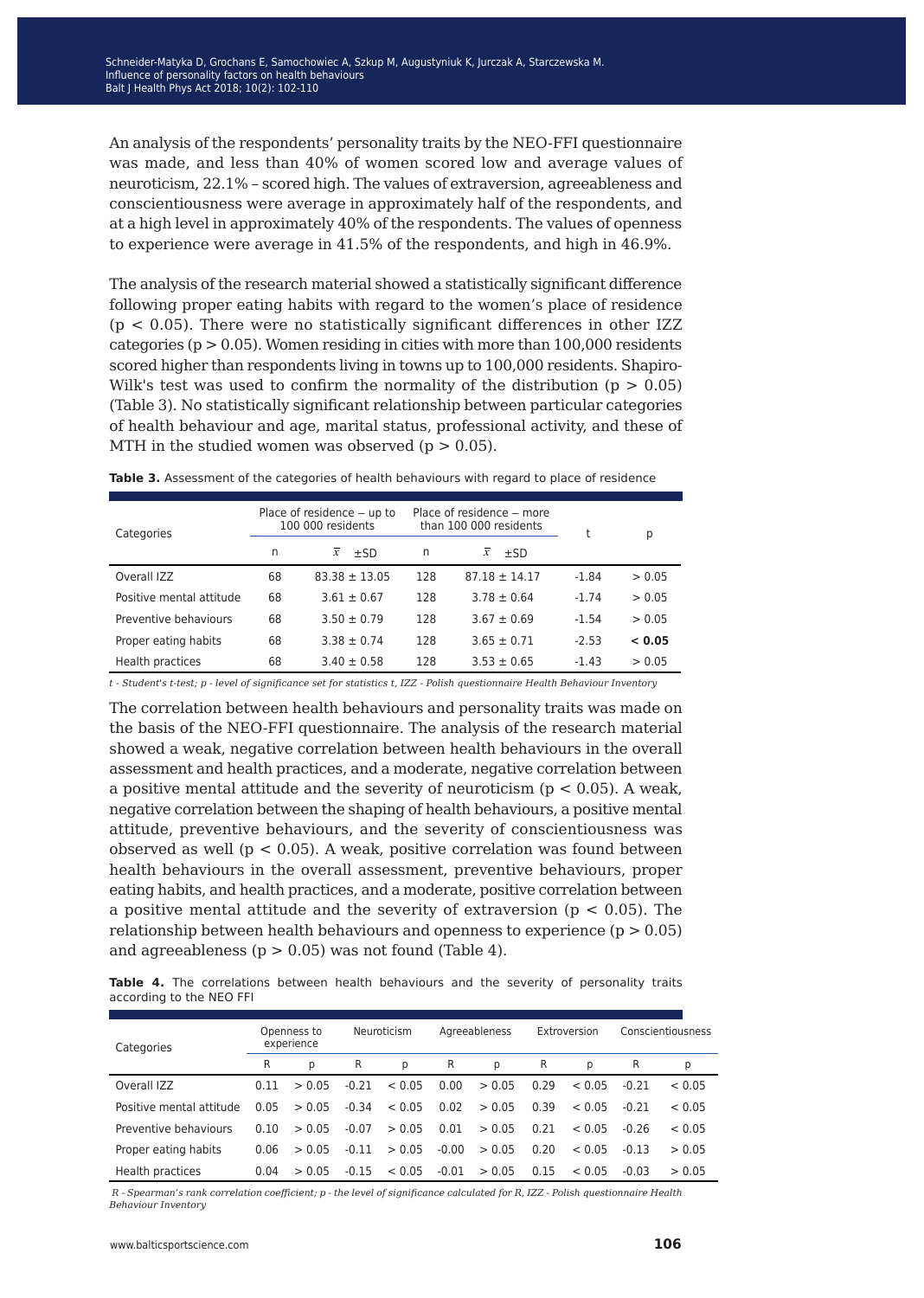### **discussion**

In the author's own research, the overall severity of health behaviours was defined as moderate, whereas low severity was found in all categories of health behaviours. In a study of Weber-Rajek et al., health behaviours of perimenopausal women were at an average level. The highest scores within particular health behaviour categories were obtained for preventive health behaviours, and the lowest ones for proper eating habits and health practices [13]. A study conducted by Młynarska et al. on a group of respondents over 65 years of age (of whom 62% were women) demonstrated a low level of health behaviours in more than 43% of cases, and an average level in 36% [13]. Other research studies have shown differences in the severity of health behaviours in such categories as proper eating habits, behaviours, and preventive health practices. Women showed a significantly higher level of severity of health behaviours than men [14]. Research by other authors shows that respondents in lasting relationships showed significantly higher levels of positive mental attitudes [15].The research conducted by Kaleta and Mróz has shown that social support which has its source in the family has a significant impact on the level of healthrelated activities, especially in the area of a positive mental attitude [16]. These results are confirmed by the research conducted by Pałucka et al. who showed that family and friends form the most important social bonds, helping to maintain mental health [17]. The existence of a social support network, and especially having a family, affects the increased frequency of following proper eating habits, preventive behaviours, and health practices. The lack of support from family correlates with decreased physical activity, increased frequency of nicotine addiction, and improper eating habits [18, 19]. Many years of research conducted by Count showed a correlation between weaker social bonds and a reduced frequency and quality of the undertaken health-related activities [20].

The author's research has not confirmed that the marital status significantly shaped the respondents' health behaviours. It is believed that the reason for discrepancies among the results compared to other authors may be the assessment of the relationship only between the marital status and following health-related behaviours, passing over the widely understood network of social relationships that go beyond the institution of marriage. However, it has been shown that women residing in cities with more than 100,000 residents scored higher in the category of proper eating habits than respondents living in towns up to 100,000 residents.

Another study of 505 subjects over aged 65 demonstrated that women with third-level education (former intellectual employees) had higher overall levels of health behaviours [21].

In the author's study it was observed that there was a negative correlation between the severity of expression of neuroticism and the overall coefficient of following health-related behaviours, a positive mental attitude and using health practices. A high degree of extroversion had a significant, positive impact on all areas of the health-related functioning of the respondents.

The study of van Straten et al. provided evidence for a significant relationship between personality traits and health-related quality of life (HRQoL). HRQoL is determined not only by a disease, current health status, and demographic data, but also personality traits, which are relatively stable throughout life [22]. Similar results were reported by Jurczak et al., who noticed that personality traits that were on the highest levels among late-reproductive age women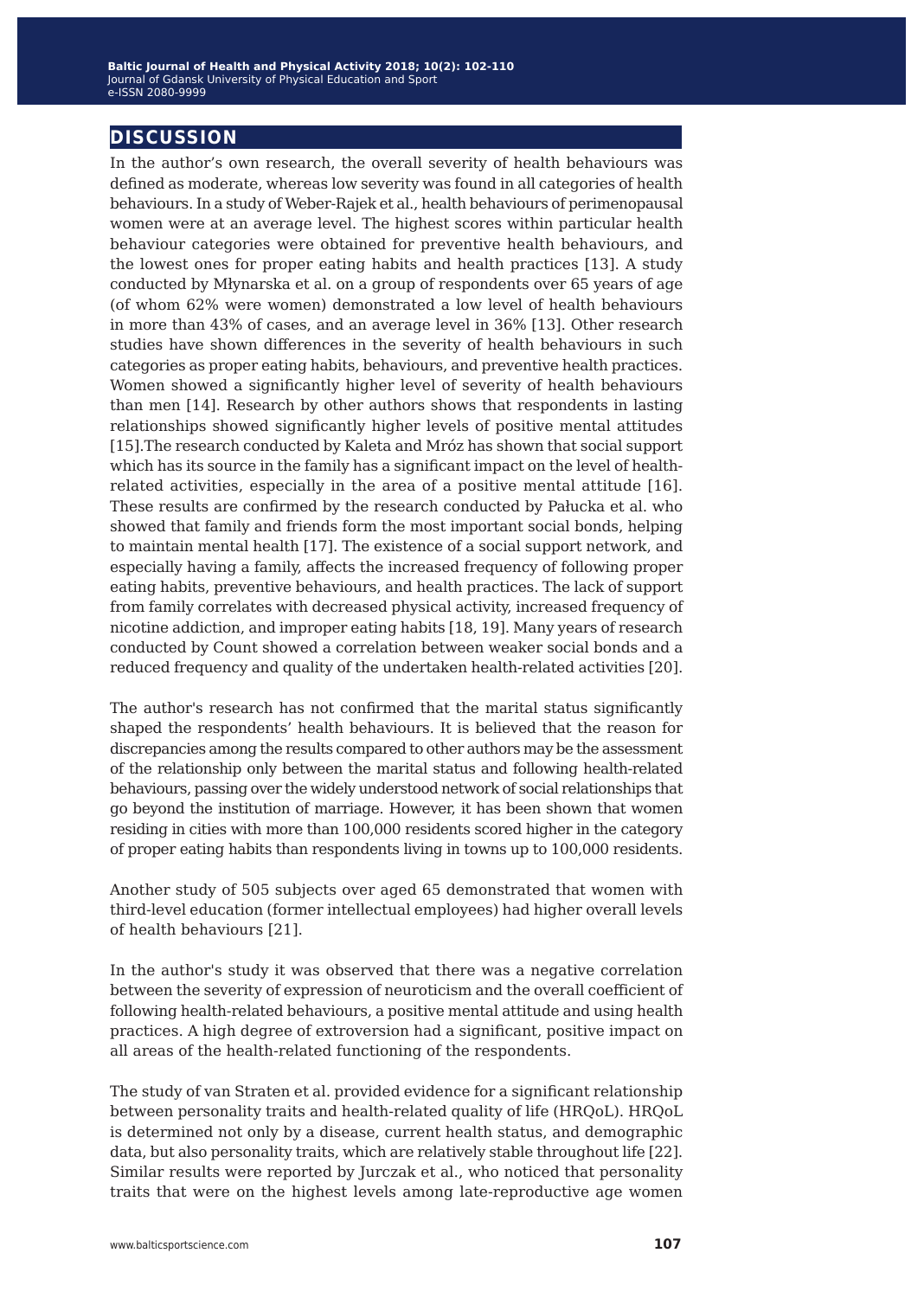were openness to experience and agreeableness. The areas that were best assessed by the women were physical functioning, emotional functioning, and physical fitness [23]. The research conducted among patients suffering from type I diabetes has shown that health behaviours depend on personality traits. It has been observed that in the group of women, the overall coefficient of health-related behaviours increased in inverse proportion to openness to experience. Women with a high degree of openness to experience undertook fewer preventive actions, compared to the remaining respondents, and this difference was significant. Conscientiousness turned out to be a trait a lower expression of which decreases the overall severity of health behaviours, especially the tendency to undertake preventive actions. A higher level of openness to experience correlated with a decreased, positive mental attitude [24].

The research by Booth-Kewley and Vickers confirmed that conscientiousness largely affects the level of adhering to health behaviours. People with a high degree of expression of this trait were scrupulous to follow medical recommendations and apply prophylactic instructions [25]. The author's own studies have shown that a higher degree of conscientiousness decreased the overall coefficient of health behaviours, reduced the positive mental attitude, and resulted in a lowered level of following preventive behaviours. In the study of 400 postmenopausal women carried out by Ghorbani et al., high levels of conscientiousness correlated with more severe hot flushes and night sweats [26]. Neuroticism is a trait which is considered the strongest predictor of an anti-health lifestyle. It has been found that people with a high severity of this trait are more pessimistic and less satisfied with their lives, feeling a higher level of disease-related fear [11]. A similar study of Kishida et al. showed that women with higher neuroticism were less satisfied with everyday life [27].

Our results suggest that health behaviours undertaken by the participants of the study are partially influenced by personality factors, which are relatively stable. We found, however, that these behaviours can also be determined by the place of residence.

#### **limitations**

We analysed the influence of sociodemographic and personality factors on health behaviours exhibited by postmenopausal women. Our study involved 196 women. Undoubtedly, a larger study sample would increase the scientific value of this research. Nevertheless, the analysis of sociodemographic and personality factors throws a new light on factors that determine health behaviours of postmenopausal women. The limitations of our study do not allow us to generalize the findings to the whole population. Nonetheless, we believe that the study provides a fresh perspective on these issues.

#### **conclusions**

- 1. Raising the awareness through educational programmes implemented as part of care provided by primary care centres (especially in smaller towns and rural areas) could improve the level of healthful behaviours undertaken by postmenopausal women.
- 2. Health behaviours are also greatly dependent on personality traits, which are biologically determined and relatively stable.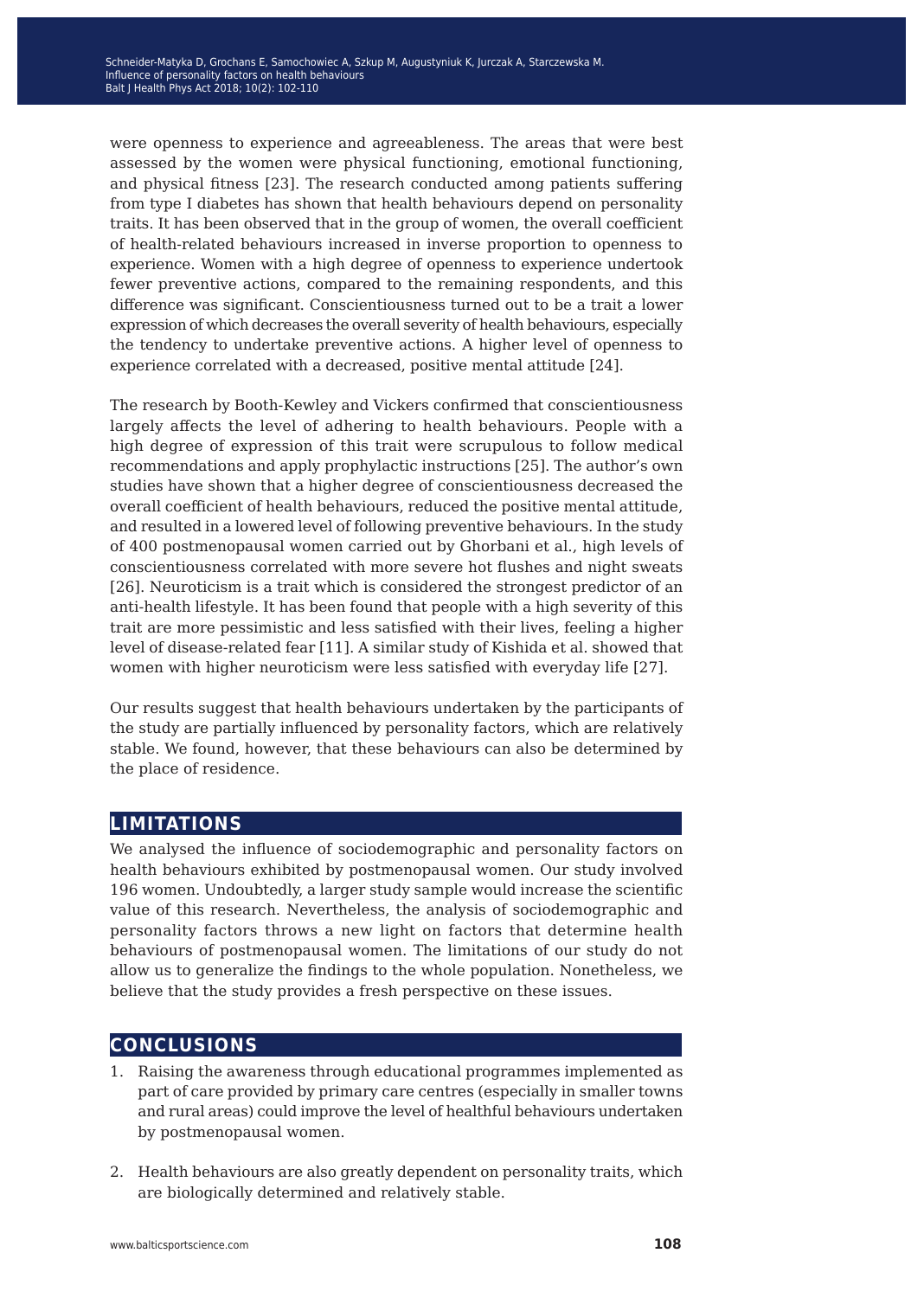#### **references**

- [1] Baranowski W. Przemiany hormonalne wieku menopauzalnego [Hormonal changes in the menopausal period]. In: Pertyński T, editor. Diagnostyka i terapia wieku menopauzalnego [Diagnostics and therapy in postmenopausal period]. Wrocław: Wyd. Med. Urban& Partner; 2004, 1-10. Polish.
- [2] Pertyński T, Stetkiewicz T. Zespół polimetaboliczny [Polymetabolic syndrome]. In: Pertyński T, editor. Diagnostyka i terapia wieku menopauzalnego [Diagnostics and therapy in postmenopausal period]. Wrocław: Wyd. Med. Urban& Partner; 2004, 143-151. Polish.
- [3] Milewicz A, Jędrzejuk D. Otyłość okołomenopauzalna [Obesity in menopause]. In: Pertyński T, editor. Diagnostyka i terapia wieku menopauzalnego [Diagnostics and therapy in postmenopausal period]. Wrocław: Wyd. Med. Urban& Partner; 2004, 75-87. Polish.
- [4] Sosnowska-Bąk M, Skrzypulec-Plinta V. Przyczyny nadmiernej masy ciała u kobiet w okresie menopauzalnym [Causes of overweight in women in theri postmenopausal period]. Prz Menopauz. 2012; 1: 31-35. Polish.
- [5] Ubeda N, Basagoiti M, Alonso-Aperte E, Varela-Moreiras G. Dietary food habits, nutritional status and lifestyle in menopausal women in Spain. Nurt Hosp. 2007;22:313-321.
- [6] Tardivo AP, Nahas-Neto J, Nahas EA, Maesta N, Rodrigues MAH, Orsatti FL. Associations between healthy eating patterns and indicators of metabolic risk in postmenopausal women. Nutr J. 2010;9:64.<https://doi.org/10.1186/1475-2891-9-64>
- [7] Ostrowska A. Społeczne czynniki warunkujące zachowania prozdrowotne ‒ bilans dekady [Social factors coditioning pro health behaviours]. Prom Zdr. 2000;7(19):46-65. Polish.
- [8] Majchroska A. Kultura i jej wpływ na życie społeczne [Culture and its influence on social life]. In: Majchrowska A, editor. Elementy socjologii dla pielęgniarek [Basic sociology for nurses]. Lublin: Wyd Czelej; 2003, 293-325. Polish.
- [9] Canli T, Lesch KP. Long story short: the serotonin transporter in emotion regulation and social cognition. Nat Neurosci. 2007; 10: 1103-1109. <https://doi.org/10.1038/nn1964>
- [10] Samochowiec J, Fiszer- Piosik E, Kucharska-Mazur J, Horodnicki J. Wpływ genów na kształtowanie się cech osobowości [Genes and their influence on personality trait structure]. Psychiatria Polska. 2000;1:99-109. Polish.
- [11] McCrae RR, Costa PT. Personality trait structure as human universal. Am Psychol. 1997;52:509- 516. <https://doi.org/10.1037/0003-066X.52.5.509>
- [12] Juczyński Z. Narzędzia pomiaru w promocji i psychologii zdrowia [Tools of measurement in health psychology and promotion]. Warszawa: Pracownia Testów Psychologicznych Polskiego Towarzystwa Psychologicznego; 2001. Polish.
- [13] Weber-Rajek M, Lubomska M, Radzimińska A, Lulińska–Kuklik E, Goch A, Zukow W. The health behavior of women during menopausal period. J Educ Health. 2016;6(2):151-162.
- [14] Grochans E, Gburek D, Polakiewicz P, et al. Ocena zachowań zdrowotnych pacjentów z uwzględnieniem zmiennych socjodemograficznych [Assessment on patients' behaviour, regarding socio-demographic variables]. Fam Med Prim Care Rev. 2012;14(2):148-150. Polish.
- [15] Muszalik M, Zielińska- Więczkowska H, Kędziora-Kornatowska K, Kornatowski T. Ocena wybranych zachowań sprzyjających zdrowiu wśród osób starszych w oparciu o Inwentarz Zachowań Zdrowotnych Juczyńskiego w aspekcie czynników socjo-demograficznych [Asseessment of pro health behaviour in elderly, on basis of IZZ by Juczyński, in socio-demographic aspects]. Probl Hig Epidemiol. 2013;94(3):509-513. Polish.
- [16] Kaleta K, Mróz J. Percepcja relacji interpersonalnych a zachowania prozdrowotne dorosłych [Perception of interpersonal relations vs pro-health behaviour in adults]. Probl Hig Epidemil. 2012;93 4):779-784. Polish.
- [17] Paluck EC, Allerdings M, Kealy K, Dorgan H. Health promotion needs of women living in rural areas: an exploratory study. Can J Rural Med. 2006;11(2):111-116.
- [18] Oliveira AJ, Lopes CS, de Leon AC, et. al. Social support and leisure-time physical activity: longitudinal evidence from the Brazilian Pró-Saúde cohort study. Int J Behav Nutr Phys Act. 2011;8:77.<https://doi.org/10.1186/1479-5868-8-77>
- [19] Tamers SL, Beresford SA, Cheadle AD, Zheng Y, Bishop SK, Thompson B. The association between worksite social support, diet, physical activity and body mass index. Prev Med. 2011;53:53-56. <https://doi.org/10.1016/j.ypmed.2011.04.012>
- [20] Łuszczyńska A. Zmiana zachowań zdrowotnych. Dlaczego dobre chęci nie wystarczają [Change in health behaviour. Why good intentions are not enough?] Gdańsk: GWP; 2004. Polish.
- [21] Młynarska M, Nowicki G, Rudnicka-Drożak E, et al. Health behaviors of people over 65 years of age and their socio-demographic factors. Gerontol Pol. 2015;4:179-185.
- [22] van Straten A, Cuijpers P, van Zuuren FJ, Smits N, Donker M. Personality traits and health-related quality of life in patients with mood and anxiety disorders. Qual Life Res. 2007;16(1):1-8. [https://](https://doi.org/10.1007/s11136-006-9124-x) [doi.org/10.1007/s11136-006-9124-x](https://doi.org/10.1007/s11136-006-9124-x)
- [23] Jurczak A, Safranow K, Grochans E. Wpływ nasilenia cech osobowości na jakość życia kobiet w późnym okresie reprodukcyjnym [Influence of strenghtening personal trait on quality of life in women in their pre-menopausal phase]. Fam Med Primary Care Rev. 2016;18(1):19-22. Polish. <https://doi.org/10.5114/fmpcr/60409>
- [24] Maćkowska P, Basińska MA. Osobowościowe korelaty zachowań zdrowotnych u osób z cukrzycą typu 1 i chorobą Gravesa-Basedowa [Personal correlations of helath behaviours in individuals suffering from diabetics1 and Graves-Basedov disease]. Diabetol Prakt. 2010;11(2):39-45. Polish.